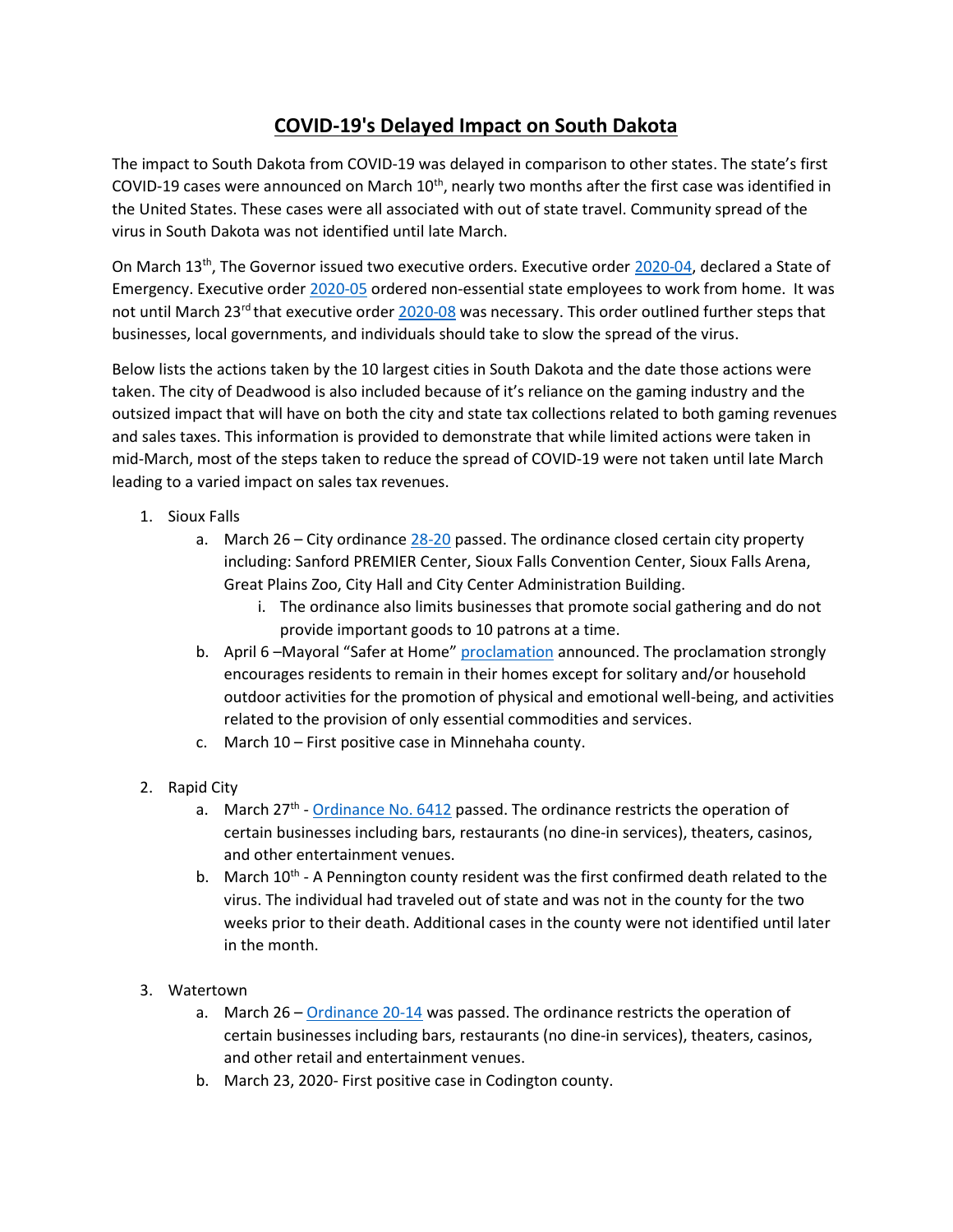- 4. Yankton
	- a. March 24 Ordinance 1033 was passed. The ordinance restricts the operation of certain businesses including bars, restaurants (no dine-in services), theaters, casinos, and other retail and entertainment venues.
	- b. April 13 Resolution No. 20-26 was passed. The resolution directs residents to remain in their homes except for solitary and/or household outdoor activities for the promotion of physical and emotional well-being, and activities related to the provision of only essential commodities and services.
	- c. The first case in Yankton county was reported on March 28, 2020.
- 5. Aberdeen
	- a. April 1 City ordinance 20-03-02 passed. The ordinance restricts public gatherings of 10 or more people where there is not sufficient space to maintain 6 feet of separation.
	- b. April 7 –City ordinance 20-03-04 passed. The ordinance restricts the operation of certain businesses including bars, restaurants (no dine-in services), theaters, casinos, and other entertainment venues.
	- c. March 23, 2020 First positive case in Brown county.
- 6. Brookings
	- a. March 23 $^{rd}$  City ordinance 20-005 passed. The ordinance restricts the operation of certain businesses including bars, restaurants (no dine-in services), theaters, casinos, and other retail and entertainment venues.
	- b. March  $24<sup>th</sup>$  First positive case in Brookings county.
- 7. Mitchell Was impacted earliest in the state due to a family travelling from Florida stopping in Mitchell to seek medical attention for an individual who later died from COVID-19.
	- a. March  $13<sup>th</sup>$  Mayoral executive order 2020-01 enacted, declaring a state of emergency and closing certain city facilities and services.
	- b. March  $30^{th}$  City ordinance 2020-04 passed. The ordinance restricts the operation of certain businesses including bars, restaurants (no dine-in services), theaters, casinos, and other retail and entertainment venues.
	- c. First positive case was the individual passing through on March  $10<sup>th</sup>$ . The first case in a county resident was reported on March 25<sup>th</sup>.
- 8. Spearfish
	- a. March 31<sup>st</sup> City ordinance  $1314$  passed. The ordinance restricts the operation of certain businesses including bars, restaurants (no dine-in services), theaters, casinos, and other retail and entertainment venues.
	- b. March 30<sup>th</sup> First positive case in Lawrence County.
- 9. Pierre
	- a. April  $7<sup>th</sup>$  City ordinance 1813 passed, limiting both public and private gatherings to 10 people, and businesses that cannot accommodate 10 or more people with at least 6 feet of separate between them are asked to not provide services in their traditional settings.